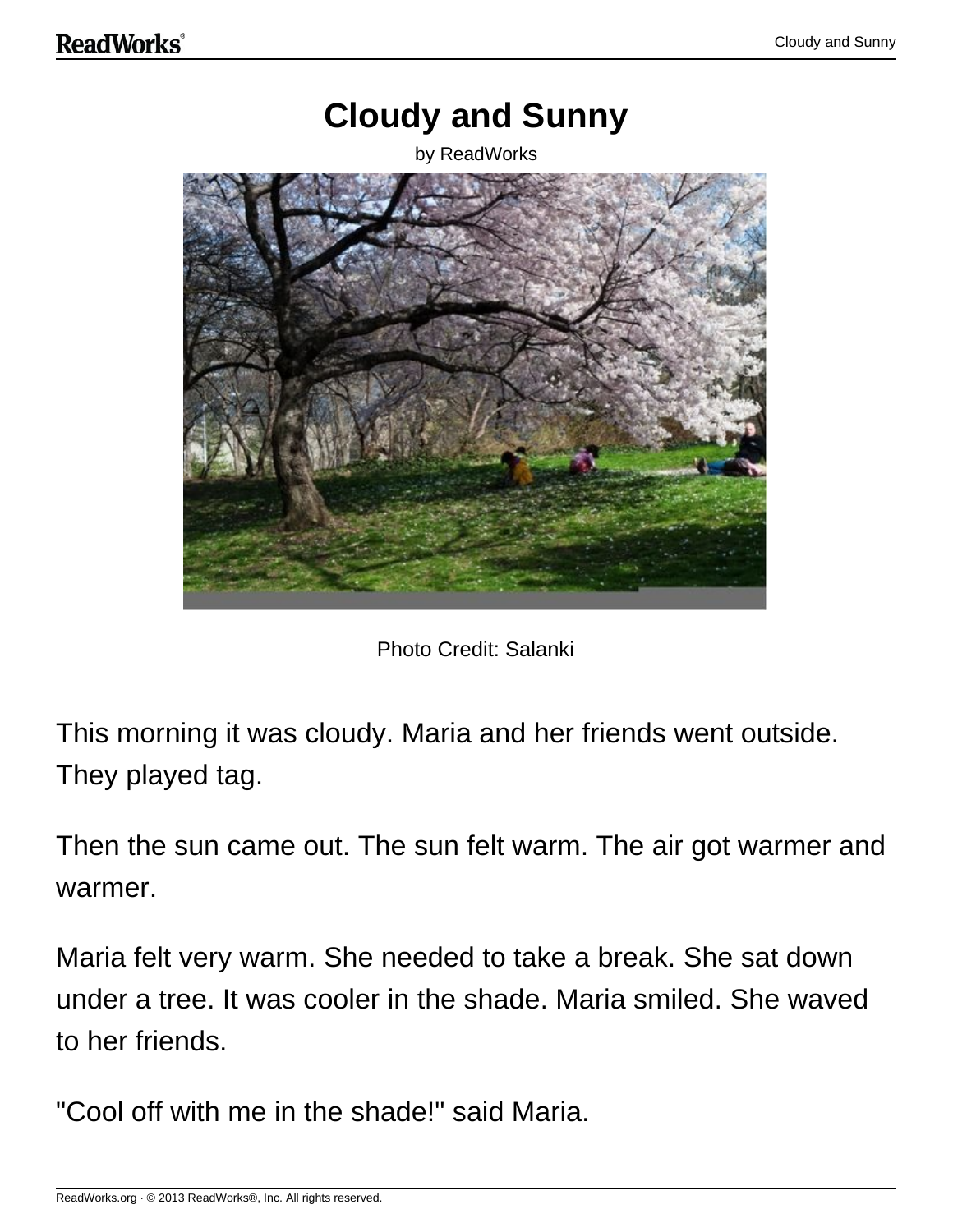#### **ReadWorks**®

**Name: \_\_\_\_\_\_\_\_\_\_\_\_\_\_\_\_\_\_\_\_\_\_\_\_\_\_\_\_\_\_\_\_\_\_\_ Date: \_\_\_\_\_\_\_\_\_\_\_\_\_\_\_**

### **1.** Who is this story about?





## **2.** Where are Maria and her friends playing?





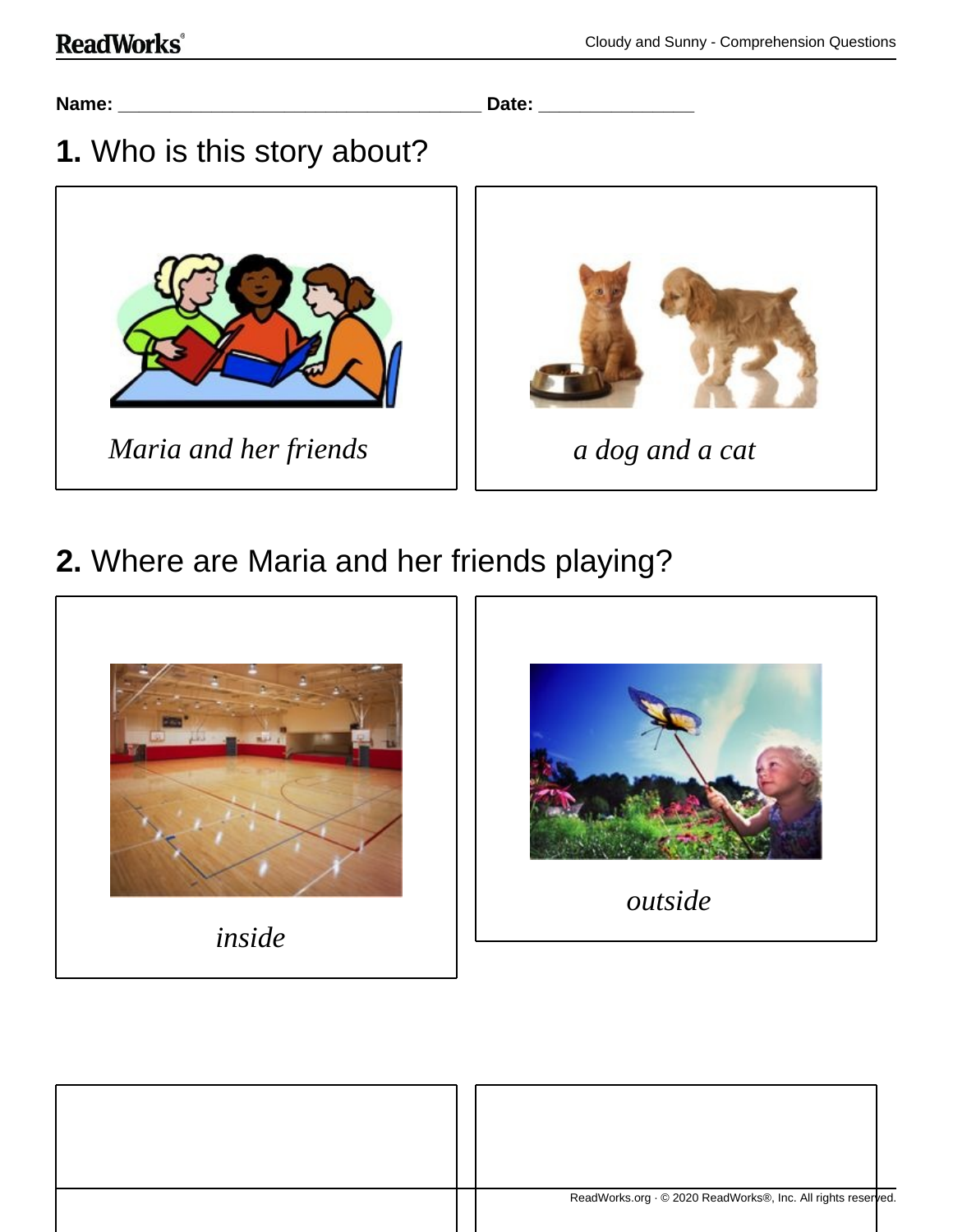## **3.** What is the weather like at the end of the story?





*sunny cloudy*

#### **4.** Why did Maria take a break?



*She felt very warm.*



*She felt sleepy.*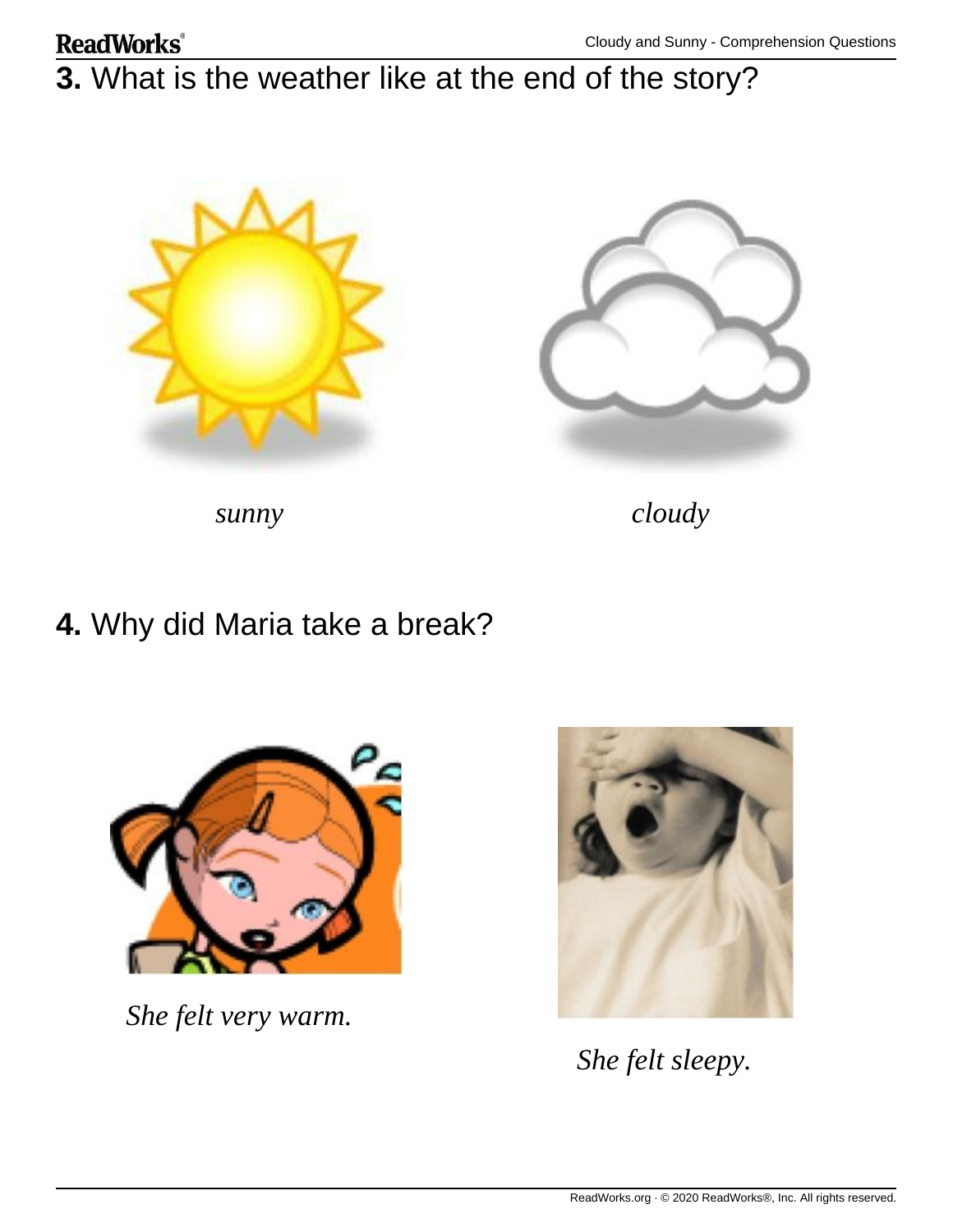| <b>ReadWorks</b> ®                             | Cloudy and Sunny - Comprehension Questior |
|------------------------------------------------|-------------------------------------------|
| 5. What made the air feel warm?                |                                           |
|                                                |                                           |
|                                                |                                           |
|                                                |                                           |
|                                                |                                           |
|                                                |                                           |
| 6. What did you learn from "Cloudy and Sunny"? |                                           |
|                                                |                                           |
|                                                |                                           |
|                                                |                                           |
|                                                |                                           |
|                                                |                                           |

**7.** Draw a picture of Maria and her friends at the end of the story.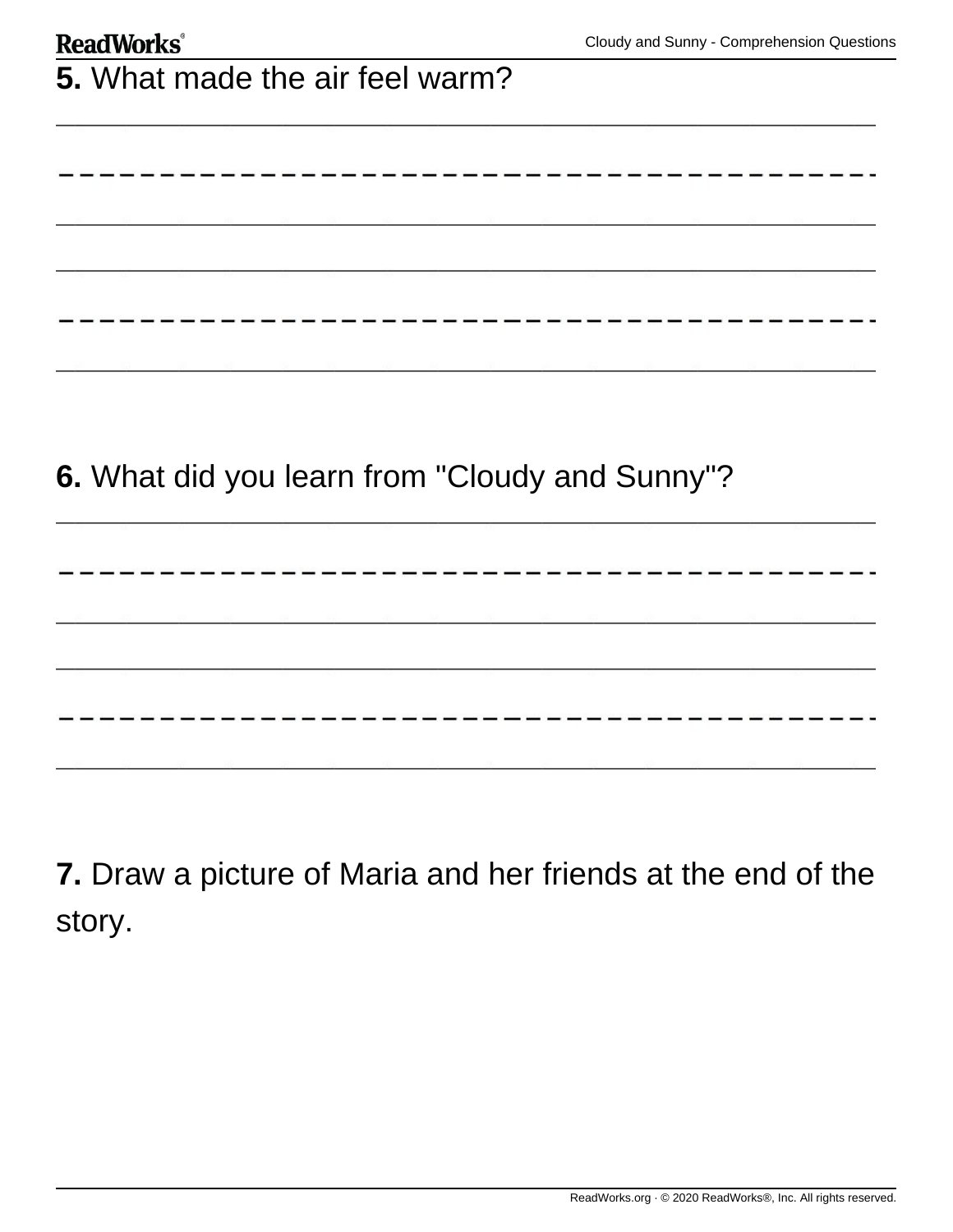#### **ReadWorks**®

**Name: \_\_\_\_\_\_\_\_\_\_\_\_\_\_\_\_\_\_\_\_\_\_\_\_\_\_\_\_\_\_\_\_\_\_\_ Date: \_\_\_\_\_\_\_\_\_\_\_\_\_\_\_**

These pictures show shade:



**1.** Please say the word **shade** out loud.

### **2.** Please write the word **shade**.

|  | ReadWorks.org · © 2020 ReadWorks®, Inc. All rights reserved. |
|--|--------------------------------------------------------------|
|  |                                                              |
|  |                                                              |

------------------------